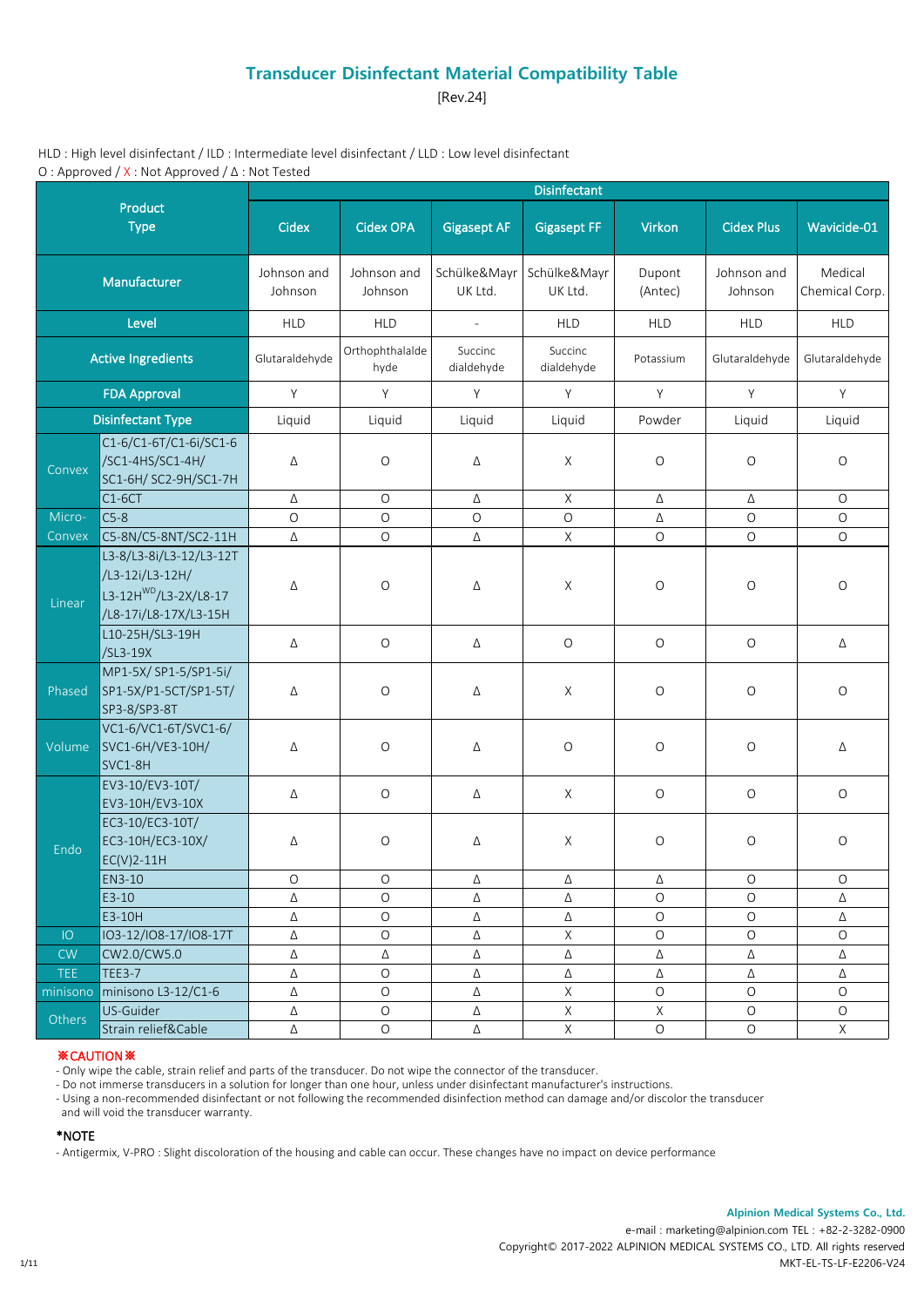[Rev.24]

HLD : High level disinfectant / ILD : Intermediate level disinfectant / LLD : Low level disinfectant O : Approved / X : Not Approved / Δ : Not Tested

|                           |                                                                                                          |                     |                          |                           | <b>Disinfectant</b> |             |                          |                          |
|---------------------------|----------------------------------------------------------------------------------------------------------|---------------------|--------------------------|---------------------------|---------------------|-------------|--------------------------|--------------------------|
|                           | Product<br><b>Type</b>                                                                                   | <b>AIDAL PLUS</b>   | <b>Ster-Bac Blu</b>      | <b>Hibitane</b>           | Metricide 14        | Sporicidin  | Omnicide - FG2           | <b>Nuclean</b>           |
|                           | Manufacturer                                                                                             | Whiteley<br>Medical | Ecolab                   | COOPERS                   | Metrex              | CONTEC      | Interhatch               | Ecolab                   |
|                           | Level                                                                                                    | <b>HLD</b>          | $\overline{\phantom{a}}$ | $\overline{\phantom{a}}$  | <b>HLD</b>          | <b>HLD</b>  | $\overline{\phantom{a}}$ | $\overline{\phantom{a}}$ |
| <b>Active Ingredients</b> |                                                                                                          | Glutaraldehyde      | Quaternary<br>Ammonium   | Clorhexidine<br>gluconate | Gluaraldehyde       | Phenol      | Glutaraldehyde           | Glutaraldehyde           |
|                           | <b>FDA Approval</b>                                                                                      | Y                   | $\mathsf{N}$             | $\mathsf{N}$              | Y                   | Y           | Y                        | N                        |
|                           | <b>Disinfectant Type</b>                                                                                 | Liquid              | Liquid                   | Liquid                    | Liquid              | Liquid      | Liquid                   | Liquid                   |
| Convex                    | C1-6/C1-6T/C1-6i/SC1-6<br>/SC1-4HS/SC1-4H/<br>SC1-6H/ SC2-9H/SC1-7H                                      | $\circ$             | Δ                        | Δ                         | Δ                   | X           | Δ                        | Δ                        |
|                           | $C1-6CT$                                                                                                 | $\circ$             | Δ                        | Δ                         | Δ                   | $\circ$     | Δ                        | Δ                        |
| Micro-                    | $C5-8$                                                                                                   | Δ                   | $\circ$                  | $\circ$                   | $\circ$             | Δ           | Δ                        | Δ                        |
| Convex                    | C5-8N/C5-8NT/SC2-11H                                                                                     | $\circ$             | Δ                        | Δ                         | Δ                   | X           | Δ                        | Δ                        |
| Linear                    | L3-8/L3-8i/L3-12/L3-12T<br>/L3-12i/L3-12H/<br>L3-12H <sup>WD</sup> /L3-2X/L8-17<br>/L8-17i/L8-17X/L3-15H | $\circ$             | Δ                        | Δ                         | Δ                   | X           | Δ                        | Δ                        |
|                           | L10-25H/SL3-19H<br>/SL3-19X                                                                              | $\bigcirc$          | Δ                        | Δ                         | Δ                   | Δ           | Δ                        | Δ                        |
| Phased                    | MP1-5X/ SP1-5/SP1-5i/<br>SP1-5X/P1-5CT/SP1-5T/<br>SP3-8/SP3-8T                                           | $\bigcirc$          | Δ                        | Δ                         | Δ                   | X           | Δ                        | Δ                        |
| Volume                    | VC1-6/VC1-6T/SVC1-6/<br>SVC1-6H/VE3-10H/<br>SVC1-8H                                                      | $\bigcirc$          | Δ                        | Δ                         | Δ                   | Δ           | Δ                        | Δ                        |
|                           | EV3-10/EV3-10T/<br>EV3-10H/EV3-10X                                                                       | $\bigcirc$          | Δ                        | Δ                         | Δ                   | X           | Δ                        | Δ                        |
| Endo                      | EC3-10/EC3-10T/<br>EC3-10H/EC3-10X/<br>$EC(V)2-11H$                                                      | $\bigcirc$          | Δ                        | Δ                         | Δ                   | X           | Δ                        | Δ                        |
|                           | EN3-10                                                                                                   | Δ                   | Δ                        | Δ                         | Δ                   | Δ           | 0                        | O                        |
|                           | $E3-10$                                                                                                  | Δ                   | Δ                        | Δ                         | Δ                   | Δ           | Δ                        | Δ                        |
|                           | E3-10H                                                                                                   | Δ                   | Δ                        | Δ                         | Δ                   | Δ           | Δ                        | Δ                        |
| IO                        | IO3-12/IO8-17/IO8-17T                                                                                    | $\bigcirc$          | $\Delta$                 | Δ                         | Δ                   | $\mathsf X$ | Δ                        | Δ                        |
| CW                        | CW2.0/CW5.0                                                                                              | $\Delta$            | Δ                        | Δ                         | Δ                   | Δ           | Δ                        | Δ                        |
| TEE.                      | <b>TEE3-7</b>                                                                                            | Δ                   | Δ                        | Δ                         | Δ                   | Δ           | Δ                        | Δ                        |
| minisono                  | minisono L3-12/C1-6                                                                                      | $\bigcirc$          | Δ                        | Δ                         | Δ                   | $\mathsf X$ | Δ                        | Δ                        |
| Others                    | US-Guider                                                                                                | $\bigcirc$          | Δ                        | Δ                         | Δ                   | $\bigcirc$  | Δ                        | Δ                        |
|                           | Strain relief&Cable                                                                                      | $\mathsf X$         | Δ                        | Δ                         | Δ                   | $\mathsf X$ | Δ                        | Δ                        |

## ※CAUTION※

- Only wipe the cable, strain relief and parts of the transducer. Do not wipe the connector of the transducer.

- Do not immerse transducers in a solution for longer than one hour, unless under disinfectant manufacturer's instructions.

- Using a non-recommended disinfectant or not following the recommended disinfection method can damage and/or discolor the transducer

and will void the transducer warranty.

#### \*NOTE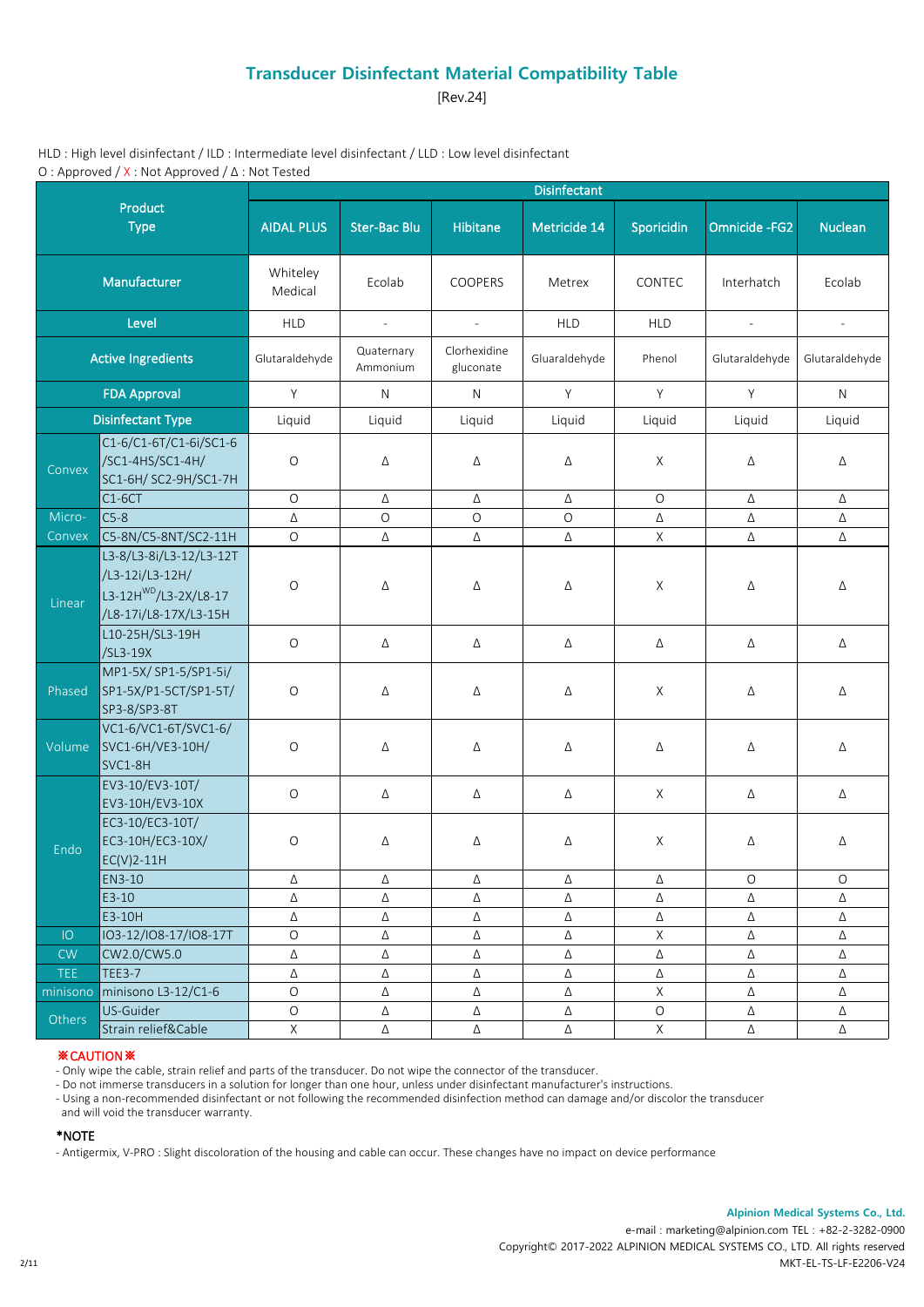[Rev.24]

HLD : High level disinfectant / ILD : Intermediate level disinfectant / LLD : Low level disinfectant O : Approved / X : Not Approved / Δ : Not Tested

|                           |                                                                                                          |                        |            |                             | <b>Disinfectant</b>       |                                           |                        |                           |
|---------------------------|----------------------------------------------------------------------------------------------------------|------------------------|------------|-----------------------------|---------------------------|-------------------------------------------|------------------------|---------------------------|
|                           | Product<br><b>Type</b>                                                                                   | Sani-Cloth HB          | PeraSafe   | <b>Super Sani-</b><br>Cloth | Cleanisept<br>wipes       | <b>CLEANISEPT ®</b><br><b>WIPES forte</b> | Protex                 | <b>Tristel Duo</b>        |
|                           | Manufacturer                                                                                             | <b>NICE PAK</b>        | <b>VWR</b> | <b>NICE PAK</b>             | Dr.<br>Schumacher<br>GmbH | Dr.<br>Schumacher<br>GmbH                 | PARKER                 | Tristel<br>Solutions Ltd. |
|                           | Level                                                                                                    | <b>LLD</b>             | <b>HLD</b> | $\overline{\phantom{a}}$    | LLD                       | LLD                                       | <b>LLD</b>             | <b>HLD</b>                |
| <b>Active Ingredients</b> |                                                                                                          | Quaternary<br>Ammonium | Peracetic  | Alcohol                     | Quaternary<br>Ammonium    | Quaternary<br>Ammonium                    | Quaternary<br>Ammonium | Chlorine<br>Dioxide       |
| <b>FDA Approval</b>       |                                                                                                          | N                      | N          | N                           | N                         | $\mathsf{N}$                              | Y                      | N                         |
|                           | <b>Disinfectant Type</b>                                                                                 | Wipes                  | Liquid     | Wipes                       | Wipes                     | Wipes                                     | Spray                  | Spray                     |
| Convex                    | C1-6/C1-6T/C1-6i/SC1-6<br>/SC1-4HS/SC1-4H/<br>SC1-6H/ SC2-9H/SC1-7H                                      | Δ                      | Δ          | $\circ$                     | $\circ$                   | $\circ$                                   | $\circ$                | O                         |
|                           | $C1-6CT$                                                                                                 | Δ                      | Δ          | Δ                           | Δ                         | $\bigcirc$                                | Δ                      | $\mathsf O$               |
| Micro-                    | $C5-8$                                                                                                   | $\circ$                | $\circ$    | Δ                           | Δ                         | Δ                                         | Δ                      | Δ                         |
| Convex                    | C5-8N/C5-8NT/SC2-11H                                                                                     | $\Delta$               | Δ          | $\circ$                     | $\circ$                   | $\bigcirc$                                | $\mathsf O$            | $\circ$                   |
| Linear                    | L3-8/L3-8i/L3-12/L3-12T<br>/L3-12i/L3-12H/<br>L3-12H <sup>WD</sup> /L3-2X/L8-17<br>/L8-17i/L8-17X/L3-15H | Δ                      | Δ          | $\circ$                     | $\circ$                   | $\circ$                                   | $\circ$                | $\circ$                   |
|                           | L10-25H/SL3-19H<br>/SL3-19X                                                                              | Δ                      | Δ          | $\circ$                     | $\circ$                   | $\circ$                                   | Δ                      | $\circ$                   |
| Phased                    | MP1-5X/ SP1-5/SP1-5i/<br>SP1-5X/P1-5CT/SP1-5T/<br>SP3-8/SP3-8T                                           | Δ                      | Δ          | $\bigcirc$                  | $\bigcirc$                | $\circ$                                   | $\circ$                | O                         |
| Volume                    | VC1-6/VC1-6T/SVC1-6/<br>SVC1-6H/VE3-10H/<br>SVC1-8H                                                      | Δ                      | Δ          | $\bigcirc$                  | $\bigcirc$                | $\circ$                                   | Δ                      | O                         |
|                           | EV3-10/EV3-10T/<br>EV3-10H/EV3-10X                                                                       | Δ                      | Δ          | $\circ$                     | $\circ$                   | $\circ$                                   | $\mathsf O$            | $\mathsf O$               |
| Endo                      | EC3-10/EC3-10T/<br>EC3-10H/EC3-10X/<br>$EC(V)2-11H$                                                      | Δ                      | Δ          | $\circ$                     | $\circ$                   | $\circ$                                   | $\circ$                | $\circ$                   |
|                           | EN3-10                                                                                                   | Δ                      | Δ          | O                           | Δ                         | Δ                                         | Δ                      | Δ                         |
|                           | $E3-10$                                                                                                  | Δ                      | Δ          | $\circ$                     | $\circ$                   | $\circ$                                   | Δ                      | Δ                         |
|                           | E3-10H                                                                                                   | Δ                      | Δ          | $\circ$                     | $\circ$                   | $\circ$                                   | Δ                      | Δ                         |
| IO                        | IO3-12/IO8-17/IO8-17T                                                                                    | Δ                      | Δ          | $\circ$                     | $\circ$                   | $\bigcirc$                                | $\bigcirc$             | $\circ$                   |
| CW                        | CW2.0/CW5.0                                                                                              | Δ                      | Δ          | Δ                           | Δ                         | Δ                                         | Δ                      | Δ                         |
| <b>TEE</b>                | <b>TEE3-7</b>                                                                                            | Δ                      | $\bigcirc$ | Δ                           | Δ                         | Δ                                         | Δ                      | Δ                         |
| minisono                  | minisono L3-12/C1-6                                                                                      | Δ                      | Δ          | $\circ$                     | $\circ$                   | $\circ$                                   | $\circ$                | $\circ$                   |
| Others                    | US-Guider                                                                                                | Δ                      | Δ          | $\bigcirc$                  | $\circ$                   | $\circ$                                   | $\circ$                | X                         |
|                           | Strain relief&Cable                                                                                      | Δ                      | Δ          | $\bigcirc$                  | $\bigcirc$                | $\bigcirc$                                | $\mathsf X$            | $\mathsf O$               |

## ※CAUTION※

- Only wipe the cable, strain relief and parts of the transducer. Do not wipe the connector of the transducer.

- Do not immerse transducers in a solution for longer than one hour, unless under disinfectant manufacturer's instructions.

- Using a non-recommended disinfectant or not following the recommended disinfection method can damage and/or discolor the transducer

and will void the transducer warranty.

#### \*NOTE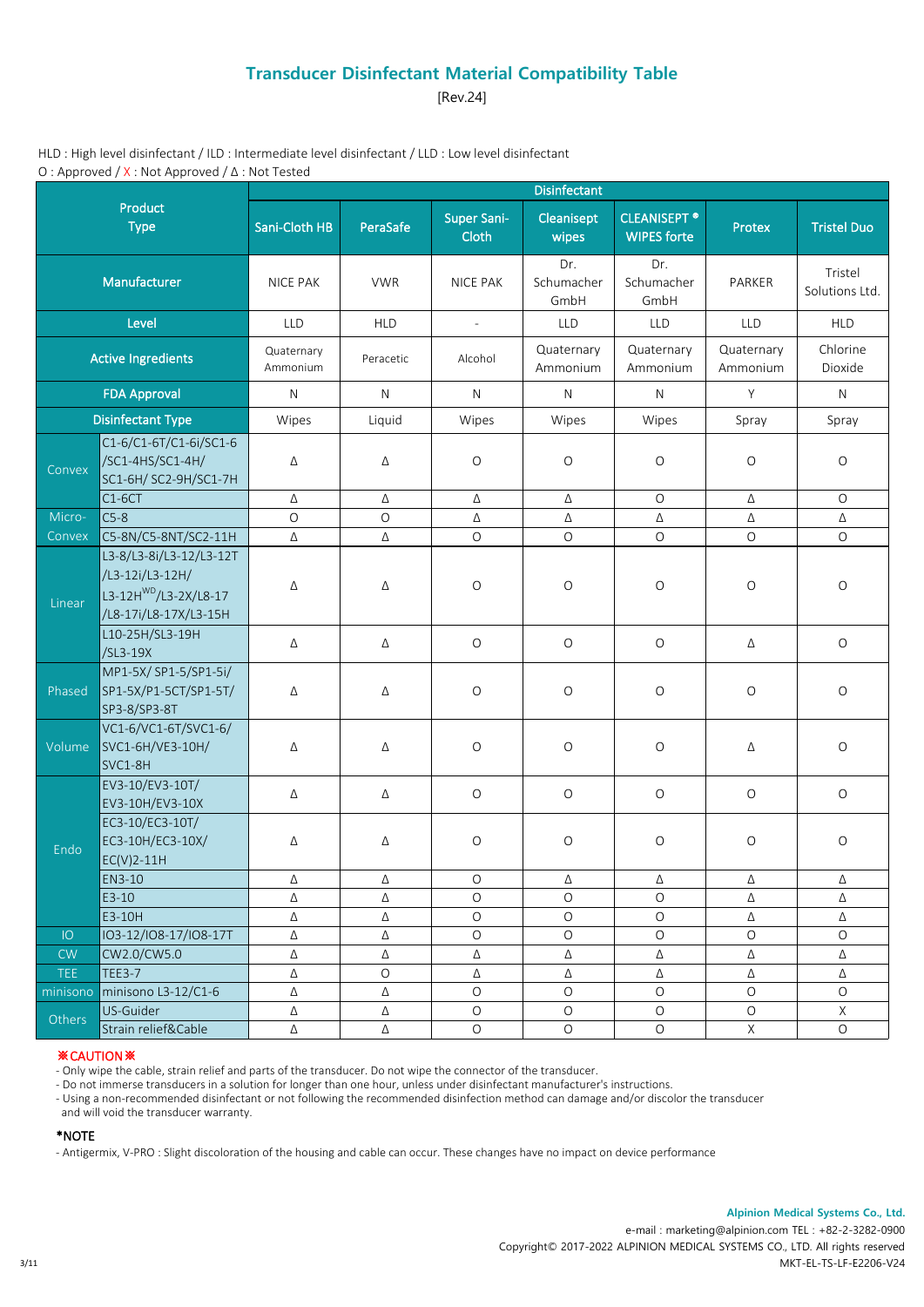[Rev.24]

HLD : High level disinfectant / ILD : Intermediate level disinfectant / LLD : Low level disinfectant O : Approved / X : Not Approved / Δ : Not Tested

|            |                                                                                                          |                                                    |                                       |                              | <b>Disinfectant</b>               |                             |                  |                              |
|------------|----------------------------------------------------------------------------------------------------------|----------------------------------------------------|---------------------------------------|------------------------------|-----------------------------------|-----------------------------|------------------|------------------------------|
|            | Product<br><b>Type</b>                                                                                   | SteriMax <sup>®</sup><br>Sporicide<br><b>Wipes</b> | SteriMax <sup>®</sup><br><b>Wipes</b> | <b>SteriMax</b><br>Sporicide | <b>UltraSan Broad</b><br>Spectrum | CaviCide                    | <b>CaviWipes</b> | Metricide OPA<br><b>Plus</b> |
|            | Manufacturer                                                                                             |                                                    | Aseptix                               | Aseptix                      | Aseptix                           | Metrex                      | Metrex           | Metrex                       |
|            | Level                                                                                                    | $\overline{\phantom{a}}$                           | $\overline{\phantom{a}}$              | $\overline{\phantom{a}}$     | $\overline{\phantom{a}}$          | $\mathcal{L}_{\mathcal{A}}$ | LLD, ILD         | <b>HLD</b>                   |
|            | <b>Active Ingredients</b>                                                                                | Hydrogen<br>peroxide                               | Hydrogen<br>peroxide                  | Hydrogen<br>peroxide         | Hydrogen<br>peroxide              | Isopropanol                 | Isopropanol      | Orthophthalalde<br>hyde      |
|            | <b>FDA Approval</b>                                                                                      | ${\sf N}$                                          | $\mathsf{N}$                          | $\mathsf{N}$                 | $\mathsf{N}$                      | Y                           | Y                | Y                            |
|            | <b>Disinfectant Type</b>                                                                                 | Wipes                                              | Wipes                                 | Spray                        | Spray                             | Spray                       | Wipes            | Liquid                       |
| Convex     | C1-6/C1-6T/C1-6i/SC1-6<br>/SC1-4HS/SC1-4H/<br>SC1-6H/ SC2-9H/SC1-7H                                      | $\circ$                                            | X                                     | X                            | X                                 | X                           | $\circ$          | $\circ$                      |
|            | $C1-6CT$                                                                                                 | $\circ$                                            | $\circ$                               | Δ                            | Δ                                 | $\circ$                     | $\circ$          | Δ                            |
| Micro-     | $C5-8$                                                                                                   | Δ                                                  | Δ                                     | Δ                            | Δ                                 | Δ                           | Δ                | Δ                            |
| Convex     | C5-8N/C5-8NT/SC2-11H                                                                                     | $\circ$                                            | X                                     | $\mathsf{X}$                 | X                                 | X                           | $\circ$          | $\circ$                      |
| Linear     | L3-8/L3-8i/L3-12/L3-12T<br>/L3-12i/L3-12H/<br>L3-12H <sup>WD</sup> /L3-2X/L8-17<br>/L8-17i/L8-17X/L3-15H | $\bigcirc$                                         | $\mathsf X$                           | $\times$                     | X                                 | $\mathsf X$                 | O                | $\circ$                      |
|            | L10-25H/SL3-19H<br>/SL3-19X                                                                              | Δ                                                  | Δ                                     | Δ                            | Δ                                 | Δ                           | Δ                | $\mathsf O$                  |
| Phased     | MP1-5X/ SP1-5/SP1-5i/<br>SP1-5X/P1-5CT/SP1-5T/<br>SP3-8/SP3-8T                                           | $\circ$                                            | X                                     | X                            | X                                 | X                           | O                | $\circ$                      |
| Volume     | VC1-6/VC1-6T/SVC1-6/<br>SVC1-6H/VE3-10H/<br>SVC1-8H                                                      | Δ                                                  | Δ                                     | Δ                            | Δ                                 | Δ                           | Δ                | $\bigcirc$                   |
|            | EV3-10/EV3-10T/<br>EV3-10H/EV3-10X                                                                       | $\bigcirc$                                         | X                                     | X                            | X                                 | $\mathsf{X}$                | $\bigcirc$       | $\mathsf O$                  |
| Endo       | EC3-10/EC3-10T/<br>EC3-10H/EC3-10X/<br>$EC(V)2-11H$                                                      | $\bigcirc$                                         | X                                     | X                            | X                                 | $\times$                    | $\circ$          | $\circ$                      |
|            | EN3-10                                                                                                   | Δ                                                  | Δ                                     | Δ                            | Δ                                 | Δ                           | Δ                | Δ                            |
|            | $E3-10$                                                                                                  | Δ                                                  | Δ                                     | Δ                            | Δ                                 | Δ                           | Δ                | Δ                            |
|            | E3-10H                                                                                                   | Δ                                                  | Δ                                     | Δ                            | Δ                                 | Δ                           | Δ                | Δ                            |
| IO         | IO3-12/IO8-17/IO8-17T                                                                                    | $\mathsf O$                                        | $\mathsf X$                           | Χ                            | $\mathsf X$                       | $\mathsf X$                 | $\bigcirc$       | $\circ$                      |
| CW         | CW2.0/CW5.0                                                                                              | $\Delta$                                           | $\Delta$                              | Δ                            | Δ                                 | $\Delta$                    | Δ                | Δ                            |
| <b>TEE</b> | <b>TEE3-7</b>                                                                                            | Δ                                                  | Δ                                     | Δ                            | Δ                                 | Δ                           | Δ                | Δ                            |
| minisono   | minisono L3-12/C1-6                                                                                      | $\mathsf O$                                        | X                                     | $\mathsf X$                  | $\mathsf X$                       | $\mathsf X$                 | $\circ$          | $\circ$                      |
| Others     | US-Guider                                                                                                | $\mathsf X$                                        | $\mathsf X$                           | $\mathsf X$                  | $\mathsf X$                       | $\mathsf X$                 | $\bigcirc$       | $\circ$                      |
|            | Strain relief&Cable                                                                                      | $\circ$                                            | $\mathsf O$                           | $\mathsf X$                  | $\mathsf X$                       | $\bigcirc$                  | $\bigcirc$       | $\mathsf O$                  |

### ※CAUTION※

- Only wipe the cable, strain relief and parts of the transducer. Do not wipe the connector of the transducer.

- Do not immerse transducers in a solution for longer than one hour, unless under disinfectant manufacturer's instructions.

- Using a non-recommended disinfectant or not following the recommended disinfection method can damage and/or discolor the transducer

and will void the transducer warranty.

#### \*NOTE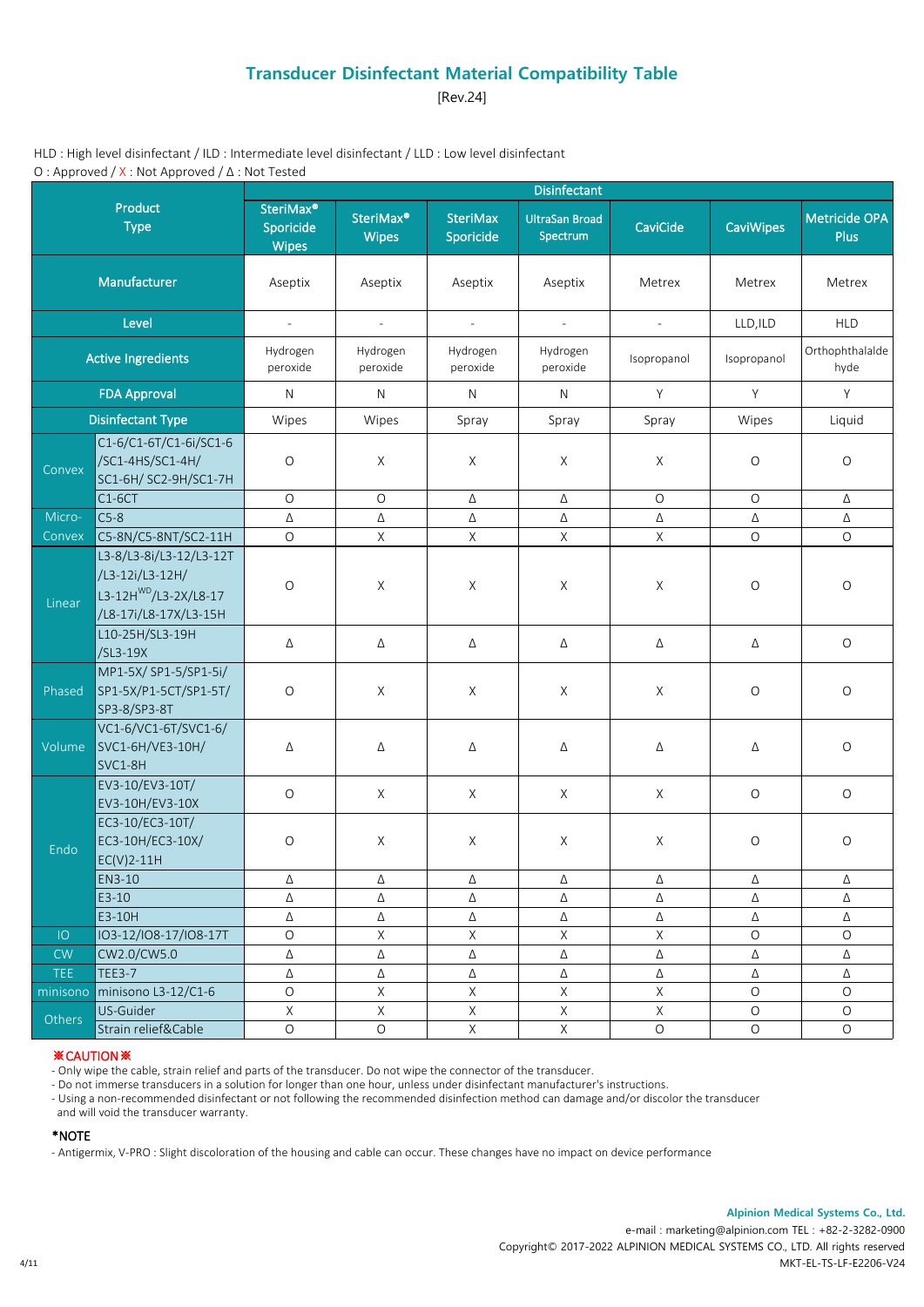[Rev.24]

HLD : High level disinfectant / ILD : Intermediate level disinfectant / LLD : Low level disinfectant O : Approved / X : Not Approved / Δ : Not Tested

|                           |                                                                                                          |                |                                      |                           | <b>Disinfectant</b>         |                         |                      |                      |
|---------------------------|----------------------------------------------------------------------------------------------------------|----------------|--------------------------------------|---------------------------|-----------------------------|-------------------------|----------------------|----------------------|
|                           | Product<br><b>Type</b>                                                                                   | Metricide      | Meliseptol<br><b>Wipes sensitive</b> | Meliseptol<br>Wipes ultra | <b>Revital-OX</b><br>Resert | Meliseptol<br>Foam pure | <b>Sporox II</b>     | <b>Protex wipes</b>  |
|                           | Manufacturer                                                                                             | Metrex         | B. Braun                             | B. Braun                  | <b>STERIS</b>               | B. Braun                | SultanHealthca<br>re | PARKER               |
|                           | Level                                                                                                    | <b>HLD</b>     | $\overline{\phantom{a}}$             | $\overline{\phantom{a}}$  | <b>HLD</b>                  | $\sim$                  | <b>HLD</b>           | $\blacksquare$       |
| <b>Active Ingredients</b> |                                                                                                          | Glutaraldehyde | Propan-1-ol                          | Quaternary<br>Ammonium    | Hydrogen<br>Peroxide        | Propan-1-ol             | Hydrogen<br>Peroxide | Ammonium<br>chloride |
| <b>FDA Approval</b>       |                                                                                                          | Y              | N                                    | N                         | Y                           | N                       | Y                    | Y                    |
| <b>Disinfectant Type</b>  |                                                                                                          | Liquid         | Wipes                                | Wipes                     | Liquid                      | Liquid                  | Liquid               | Wipes                |
| Convex                    | C1-6/C1-6T/C1-6i/SC1-6<br>/SC1-4HS/SC1-4H/<br>SC1-6H/ SC2-9H/SC1-7H                                      | $\circ$        | $\times$                             | $\circ$                   | $\circ$                     | $\circ$                 | $\circ$              | O                    |
|                           | $C1-6CT$                                                                                                 | Δ              | Δ                                    | Δ                         | $\mathsf O$                 | $\bigcirc$              | X                    | $\bigcirc$           |
| Micro-                    | $C5-8$                                                                                                   | Δ              | Δ                                    | Δ                         | Δ                           | Δ                       | Δ                    | Δ                    |
| Convex                    | C5-8N/C5-8NT/SC2-11H                                                                                     | $\circ$        | $\mathsf X$                          | $\mathsf O$               | $\mathsf O$                 | $\bigcirc$              | $\bigcirc$           | $\circ$              |
| Linear                    | L3-8/L3-8i/L3-12/L3-12T<br>/L3-12i/L3-12H/<br>L3-12H <sup>WD</sup> /L3-2X/L8-17<br>/L8-17i/L8-17X/L3-15H | $\circ$        | X                                    | $\circ$                   | $\circ$                     | $\circ$                 | O                    | $\circ$              |
|                           | L10-25H/SL3-19H<br>/SL3-19X                                                                              | Δ              | $\circ$                              | $\circ$                   | $\circ$                     | $\circ$                 | $\circ$              | $\bigcirc$           |
| Phased                    | MP1-5X/ SP1-5/SP1-5i/<br>SP1-5X/P1-5CT/SP1-5T/<br>SP3-8/SP3-8T                                           | $\circ$        | $\times$                             | $\circ$                   | $\circ$                     | $\circ$                 | O                    | $\circ$              |
| Volume                    | VC1-6/VC1-6T/SVC1-6/<br>SVC1-6H/VE3-10H/<br>SVC1-8H                                                      | Δ              | $\bigcirc$                           | $\circ$                   | $\bigcirc$                  | $\bigcirc$              | $\bigcirc$           | $\bigcirc$           |
|                           | EV3-10/EV3-10T/<br>EV3-10H/EV3-10X                                                                       | $\circ$        | $\times$                             | $\circ$                   | $\circ$                     | $\bigcirc$              | $\mathsf O$          | $\mathsf O$          |
| Endo                      | EC3-10/EC3-10T/<br>EC3-10H/EC3-10X/<br>$EC(V)2-11H$                                                      | $\bigcirc$     | $\times$                             | $\bigcirc$                | $\bigcirc$                  | $\circ$                 | $\circ$              | $\circ$              |
|                           | EN3-10                                                                                                   | Δ              | Δ                                    | Δ                         | Δ                           | Δ                       | X                    | Δ                    |
|                           | $E3-10$                                                                                                  | Δ              | Δ                                    | Δ                         | Δ                           | Δ                       | Δ                    | Δ                    |
|                           | E3-10H                                                                                                   | Δ              | Δ                                    | Δ                         | Δ                           | Δ                       | Δ                    | Δ                    |
| IO                        | IO3-12/IO8-17/IO8-17T                                                                                    | $\bigcirc$     | $\mathsf X$                          | $\bigcirc$                | $\bigcirc$                  | $\bigcirc$              | $\bigcirc$           | $\circ$              |
| CW                        | CW2.0/CW5.0                                                                                              | Δ              | Δ                                    | Δ                         | Δ                           | Δ                       | Δ                    | Δ                    |
| <b>TEE</b>                | <b>TEE3-7</b>                                                                                            | Δ              | $\Delta$                             | Δ                         | Δ                           | Δ                       | Δ                    | Δ                    |
| minisono                  | minisono L3-12/C1-6                                                                                      | $\bigcirc$     | $\mathsf X$                          | $\circ$                   | $\circ$                     | $\circ$                 | $\circ$              | $\circ$              |
| Others                    | US-Guider                                                                                                | $\mathsf X$    | Δ                                    | Δ                         | Δ                           | Δ                       | Δ                    | Δ                    |
|                           | Strain relief&Cable                                                                                      | $\mathsf O$    | $\bigcirc$                           | $\bigcirc$                | $\mathsf X$                 | $\hbox{O}$              | Δ                    | Δ                    |

## ※CAUTION※

- Only wipe the cable, strain relief and parts of the transducer. Do not wipe the connector of the transducer.

- Do not immerse transducers in a solution for longer than one hour, unless under disinfectant manufacturer's instructions.

- Using a non-recommended disinfectant or not following the recommended disinfection method can damage and/or discolor the transducer

and will void the transducer warranty.

### \*NOTE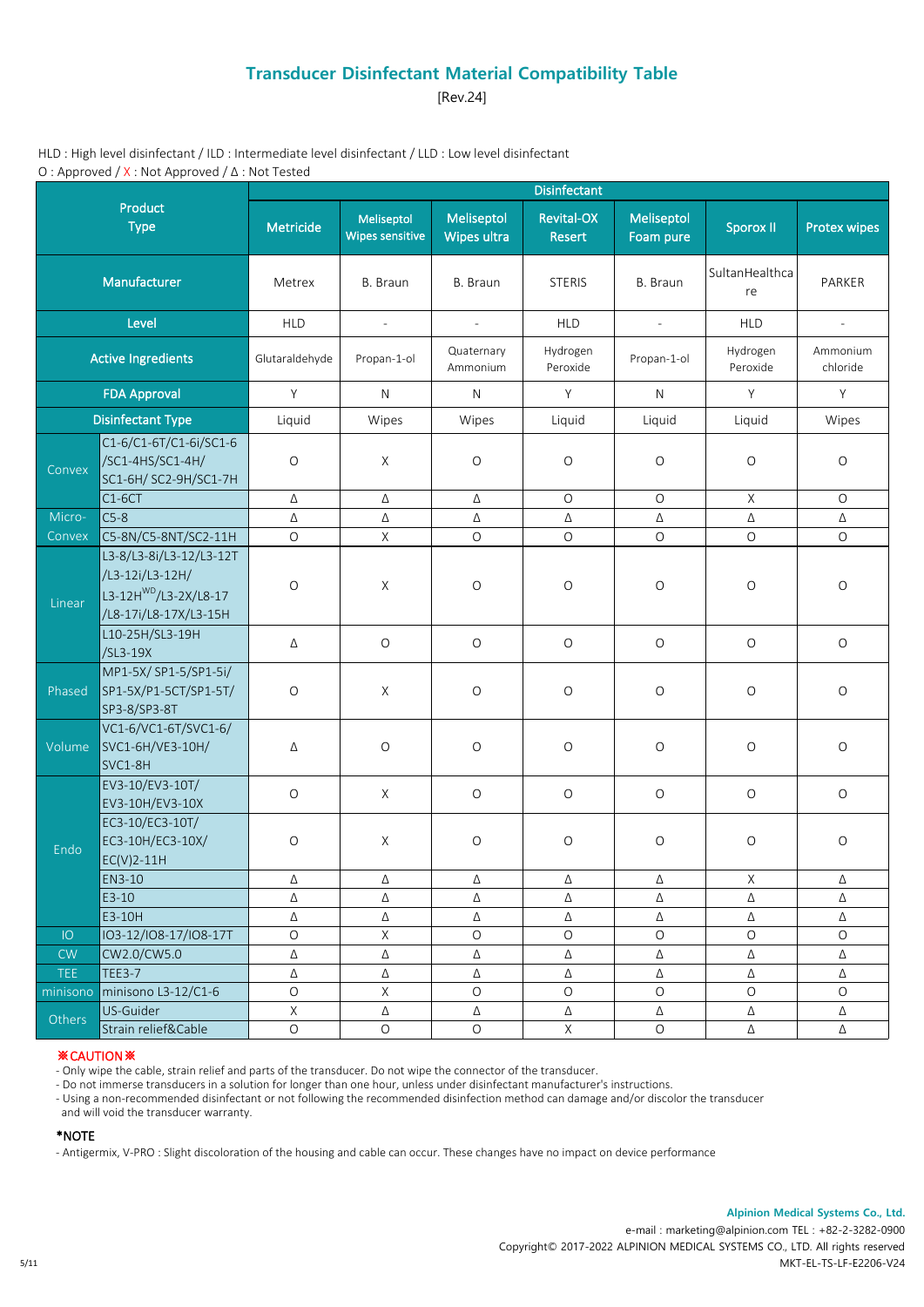[Rev.24]

HLD : High level disinfectant / ILD : Intermediate level disinfectant / LLD : Low level disinfectant O : Approved / X : Not Approved / Δ : Not Tested

|                           |                                                                                                          | Disinfectant           |                                  |                                |                             |                             |                                      |  |  |  |  |
|---------------------------|----------------------------------------------------------------------------------------------------------|------------------------|----------------------------------|--------------------------------|-----------------------------|-----------------------------|--------------------------------------|--|--|--|--|
|                           | Product<br><b>Type</b>                                                                                   | Sani-cloth AF3         | Acrylan                          | Descogen Liquid                | <b>Cutasept F</b>           | <b>Cutasept G</b>           | Mikrobac<br><b>Virucidal Tissues</b> |  |  |  |  |
|                           | Manufacturer                                                                                             | <b>NICE PAK</b>        | ANTISEPTICA                      | ANTISEPTICA                    | <b>BODE Chemie</b><br>GmbH  | <b>BODE Chemie</b><br>GmbH  | <b>BODE Chemie</b><br>GmbH           |  |  |  |  |
|                           | Level                                                                                                    | LLD, ILD               | $\overline{\phantom{0}}$         | $\mathcal{L}$                  | $\mathcal{L}^{\mathcal{A}}$ | $\mathcal{L}_{\mathcal{A}}$ | $\sim$                               |  |  |  |  |
| <b>Active Ingredients</b> |                                                                                                          | Quaternary<br>Ammonium | Quaternary ammonium<br>compounds | Potassium<br>peroxymonosulfate | Propan-2-ol                 | Propan-2-ol                 | ammonium<br>chloride                 |  |  |  |  |
|                           | <b>FDA Approval</b>                                                                                      | Y                      | N<br>$\mathsf{N}$<br>N           |                                |                             | N                           | N                                    |  |  |  |  |
|                           | <b>Disinfectant Type</b>                                                                                 | Wipes                  | Liquid                           | Liquid                         | Liquid                      | Liquid                      | Wipes                                |  |  |  |  |
| Convex                    | C1-6/C1-6T/C1-6i/SC1-6<br>/SC1-4HS/SC1-4H/<br>SC1-6H/ SC2-9H/SC1-7H                                      | $\circ$                | $\mathsf X$                      | $\circ$                        | X                           | X                           | O                                    |  |  |  |  |
|                           | $C1-6CT$                                                                                                 | $\mathsf O$            | Δ                                | Δ                              | X                           | X                           | $\circ$                              |  |  |  |  |
| Micro-                    | $C5-8$                                                                                                   | Δ                      | Δ                                | Δ                              | Δ                           | Δ                           | Δ                                    |  |  |  |  |
| Convex                    | C5-8N/C5-8NT/SC2-11H                                                                                     | $\circ$                | $\mathsf X$                      | $\circ$                        | $\mathsf{X}$                | $\mathsf X$                 | $\circ$                              |  |  |  |  |
| Linear                    | L3-8/L3-8i/L3-12/L3-12T<br>/L3-12i/L3-12H/<br>L3-12H <sup>WD</sup> /L3-2X/L8-17<br>/L8-17i/L8-17X/L3-15H | $\circ$                | $\mathsf X$                      | $\circ$                        | X                           | X                           | O                                    |  |  |  |  |
|                           | L10-25H/SL3-19H<br>/SL3-19X                                                                              | $\mathsf O$            | $\circ$                          | $\mathsf O$                    | $\mathsf O$                 | Δ                           | $\circ$                              |  |  |  |  |
| Phased                    | MP1-5X/ SP1-5/SP1-5i/<br>SP1-5X/P1-5CT/SP1-5T/<br>SP3-8/SP3-8T                                           | $\circ$                | X                                | O                              | X                           | X                           | O                                    |  |  |  |  |
| Volume                    | VC1-6/VC1-6T/SVC1-6/<br>SVC1-6H/VE3-10H/<br>SVC1-8H                                                      | $\circ$                | $\circ$                          | $\circ$                        | $\circ$                     | Δ                           | O                                    |  |  |  |  |
|                           | EV3-10/EV3-10T/<br>EV3-10H/EV3-10X                                                                       | $\mathsf O$            | $\mathsf{X}$                     | $\mathsf O$                    | $\mathsf{X}$                | $\mathsf{X}$                | $\mathsf O$                          |  |  |  |  |
| Endo                      | EC3-10/EC3-10T/<br>EC3-10H/EC3-10X/<br>$EC(V)2-11H$                                                      | $\circ$                | $\times$                         | $\circ$                        | X                           | Χ                           | O                                    |  |  |  |  |
|                           | EN3-10                                                                                                   | Δ                      | Δ                                | Δ                              | Δ                           | Δ                           | Δ                                    |  |  |  |  |
|                           | E3-10                                                                                                    | Δ                      | Δ                                | Δ                              | $\Delta$                    | Δ                           | $\Delta$                             |  |  |  |  |
|                           | E3-10H                                                                                                   | Δ                      | Δ                                | Δ                              | Δ                           | Δ                           | Δ                                    |  |  |  |  |
| IO                        | IO3-12/IO8-17/IO8-17T                                                                                    | $\mathsf O$            | $\mathsf X$                      | $\circ$                        | $\mathsf X$                 | $\mathsf X$                 | $\hbox{O}$                           |  |  |  |  |
| CW                        | CW2.0/CW5.0                                                                                              | $\mathsf O$            | Δ                                | Δ                              | $\Delta$                    | Δ                           | Δ                                    |  |  |  |  |
| <b>TEE</b>                | <b>TEE3-7</b>                                                                                            | Δ                      | Δ                                | Δ                              | Δ                           | Δ                           | Δ                                    |  |  |  |  |
| minisono                  | minisono L3-12/C1-6                                                                                      | $\mathsf O$            | $\mathsf X$                      | $\circ$                        | $\mathsf X$                 | X                           | $\circ$                              |  |  |  |  |
| Others                    | US-Guider                                                                                                | Δ                      | Δ                                | Δ                              | Δ                           | Δ                           | Δ                                    |  |  |  |  |
|                           | Strain relief&Cable                                                                                      | $\Delta$               | Δ                                | $\Delta$                       | Δ                           | Δ                           | Δ                                    |  |  |  |  |

### ※CAUTION※

- Only wipe the cable, strain relief and parts of the transducer. Do not wipe the connector of the transducer.

- Do not immerse transducers in a solution for longer than one hour, unless under disinfectant manufacturer's instructions.

- Using a non-recommended disinfectant or not following the recommended disinfection method can damage and/or discolor the transducer

and will void the transducer warranty.

### \*NOTE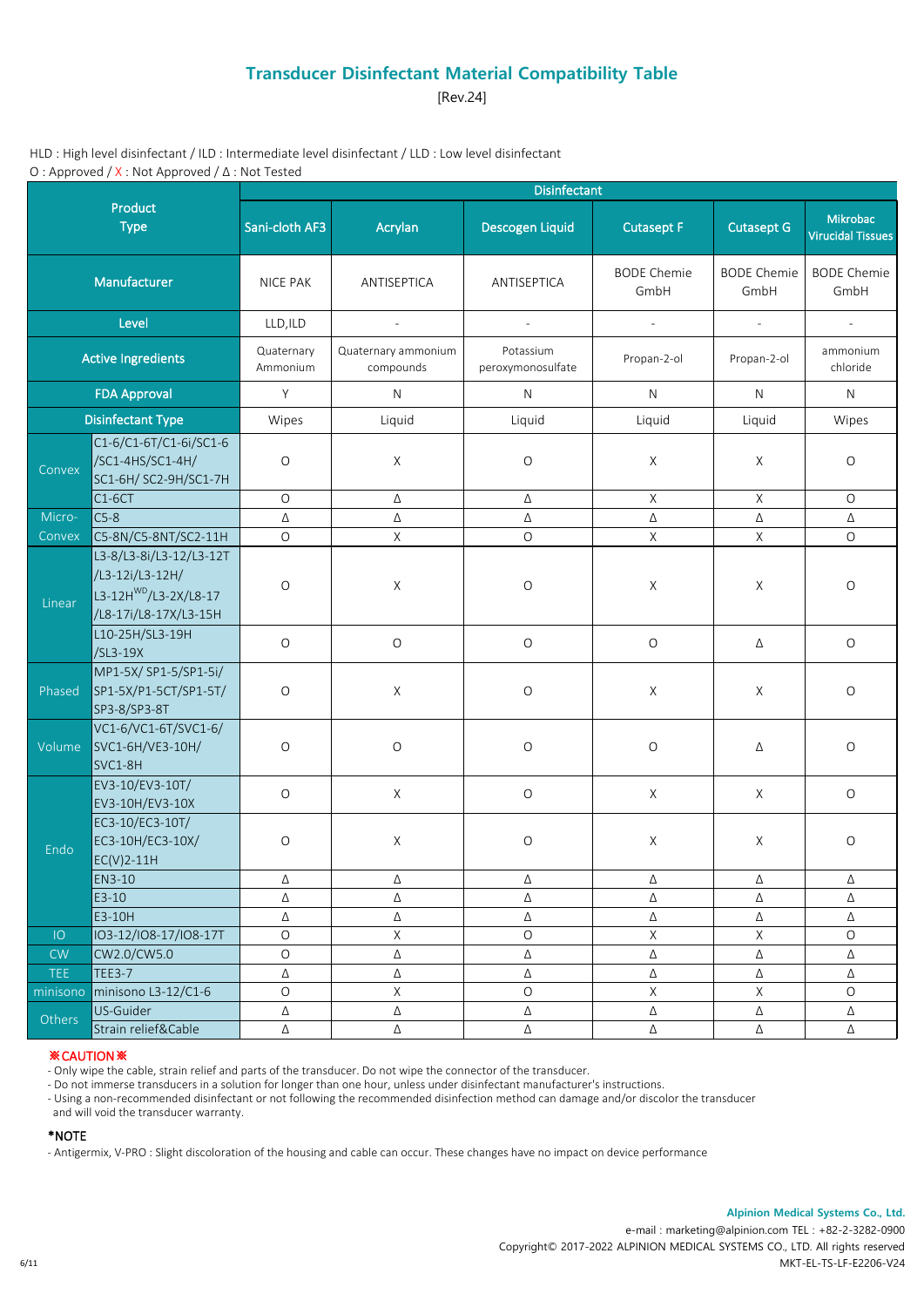[Rev.24]

HLD : High level disinfectant / ILD : Intermediate level disinfectant / LLD : Low level disinfectant O : Approved / X : Not Approved / Δ : Not Tested

|            |                                                                                                          |                                                        |                                      | <b>Disinfectant</b>                            |                          |                   |
|------------|----------------------------------------------------------------------------------------------------------|--------------------------------------------------------|--------------------------------------|------------------------------------------------|--------------------------|-------------------|
|            | Product<br><b>Type</b>                                                                                   | <b>SONO Ultrasound and</b><br><b>Disinfecting Wipe</b> | <b>Bacillol 30 Sensitive</b><br>Foam | <b>Bacillol 30 Sensitive</b><br><b>Tissues</b> | <b>Incidin OxyFoam S</b> | Incidin OxyWipe S |
|            | Manufacturer                                                                                             | ADVANCED<br>ULTRASOUND<br>SOLUTIONS INC.               | <b>BODE Chemie</b><br>GmbH           | <b>BODE Chemie GmbH</b>                        | <b>ECOLAB</b>            | ECOLAB            |
|            | Level                                                                                                    |                                                        | $\mathbb{L}$                         | $\mathcal{L}$                                  | LLD, ILD                 | LLD, ILD          |
|            | <b>Active Ingredients</b>                                                                                | ammonium chloride                                      | Ethanol<br>Propan-2-ol               | Ethanol<br>Propan-2-ol                         | Hydrogen peroxide        | Hydrogen peroxide |
|            | <b>FDA Approval</b>                                                                                      | $\mathsf{N}$                                           | N                                    | $\mathsf{N}$                                   | N                        | N.                |
|            | <b>Disinfectant Type</b>                                                                                 | Wipes                                                  | Liquid                               | Wipes                                          | Liquid                   | Wipes             |
| Convex     | C1-6/C1-6T/C1-6i/SC1-6<br>/SC1-4HS/SC1-4H/<br>SC1-6H/ SC2-9H/SC1-7H                                      | $\mathsf{X}$                                           | $\circ$                              | $\bigcirc$                                     | $\mathsf{X}$             | $\bigcirc$        |
|            | $C1-6CT$                                                                                                 | $\circ$                                                | $\circ$                              | O                                              | $\mathsf{X}$             | $\circ$           |
| Micro-     | $C5-8$                                                                                                   | Δ                                                      | Δ                                    | Δ                                              | Δ                        | Δ                 |
| Convex     | C5-8N/C5-8NT/SC2-11H                                                                                     | $\mathsf X$                                            | $\circ$                              | $\circ$                                        | $\mathsf X$              | $\circ$           |
| Linear     | L3-8/L3-8i/L3-12/L3-12T<br>/L3-12i/L3-12H/<br>L3-12H <sup>WD</sup> /L3-2X/L8-17<br>/L8-17i/L8-17X/L3-15H | X                                                      | $\circ$                              | $\bigcirc$                                     | X                        | $\circ$           |
|            | L10-25H/SL3-19H<br>/SL3-19X                                                                              | $\mathsf O$                                            | $\mathsf O$                          | $\mathsf O$                                    | $\circ$                  | $\bigcirc$        |
| Phased     | MP1-5X/ SP1-5/SP1-5i/<br>SP1-5X/P1-5CT/SP1-5T/<br>SP3-8/SP3-8T                                           | $\mathsf X$                                            | $\circ$                              | O                                              | $\mathsf X$              | $\bigcirc$        |
| Volume     | VC1-6/VC1-6T/SVC1-6/<br>SVC1-6H/VE3-10H/<br>SVC1-8H                                                      | $\mathsf O$                                            | $\bigcirc$                           | O                                              | $\mathsf O$              | $\bigcirc$        |
|            | EV3-10/EV3-10T/<br>EV3-10H/EV3-10X                                                                       | $\mathsf{X}$                                           | $\mathsf O$                          | $\mathsf O$                                    | $\mathsf{X}$             | $\bigcirc$        |
| Endo       | EC3-10/EC3-10T/<br>EC3-10H/EC3-10X/<br>$EC(V)2-11H$                                                      | X                                                      | $\circ$                              | O                                              | X                        | $\bigcirc$        |
|            | EN3-10                                                                                                   | Δ                                                      | Δ                                    | Δ                                              | Δ                        | Δ                 |
|            | $E3-10$                                                                                                  | Δ                                                      | Δ                                    | Δ                                              | Δ                        | Δ                 |
|            | E3-10H                                                                                                   | Δ                                                      | Δ                                    | Δ                                              | Δ                        | Δ                 |
| IO         | IO3-12/IO8-17/IO8-17T                                                                                    | $\mathsf X$                                            | $\mathsf O$                          | O                                              | $\mathsf X$              | $\bigcirc$        |
| ${\sf CW}$ | CW2.0/CW5.0                                                                                              | Δ                                                      | Δ                                    | $\Delta$                                       | $\Delta$                 | Δ                 |
| <b>TEE</b> | <b>TEE3-7</b>                                                                                            | Δ                                                      | Δ                                    | $\Delta$                                       | Δ                        | Δ                 |
| minisono   | minisono L3-12/C1-6                                                                                      | $\mathsf X$                                            | $\mathsf O$                          | O                                              | $\mathsf X$              | $\bigcirc$        |
| Others     | US-Guider                                                                                                | Δ                                                      | Δ                                    | $\Delta$                                       | Δ                        | Δ                 |
|            | Strain relief&Cable                                                                                      | $\Delta$                                               | Δ                                    | $\Delta$                                       | $\mathsf X$              | $\bigcirc$        |

### ※CAUTION※

- Only wipe the cable, strain relief and parts of the transducer. Do not wipe the connector of the transducer.

- Do not immerse transducers in a solution for longer than one hour, unless under disinfectant manufacturer's instructions.

- Using a non-recommended disinfectant or not following the recommended disinfection method can damage and/or discolor the transducer

and will void the transducer warranty.

#### \*NOTE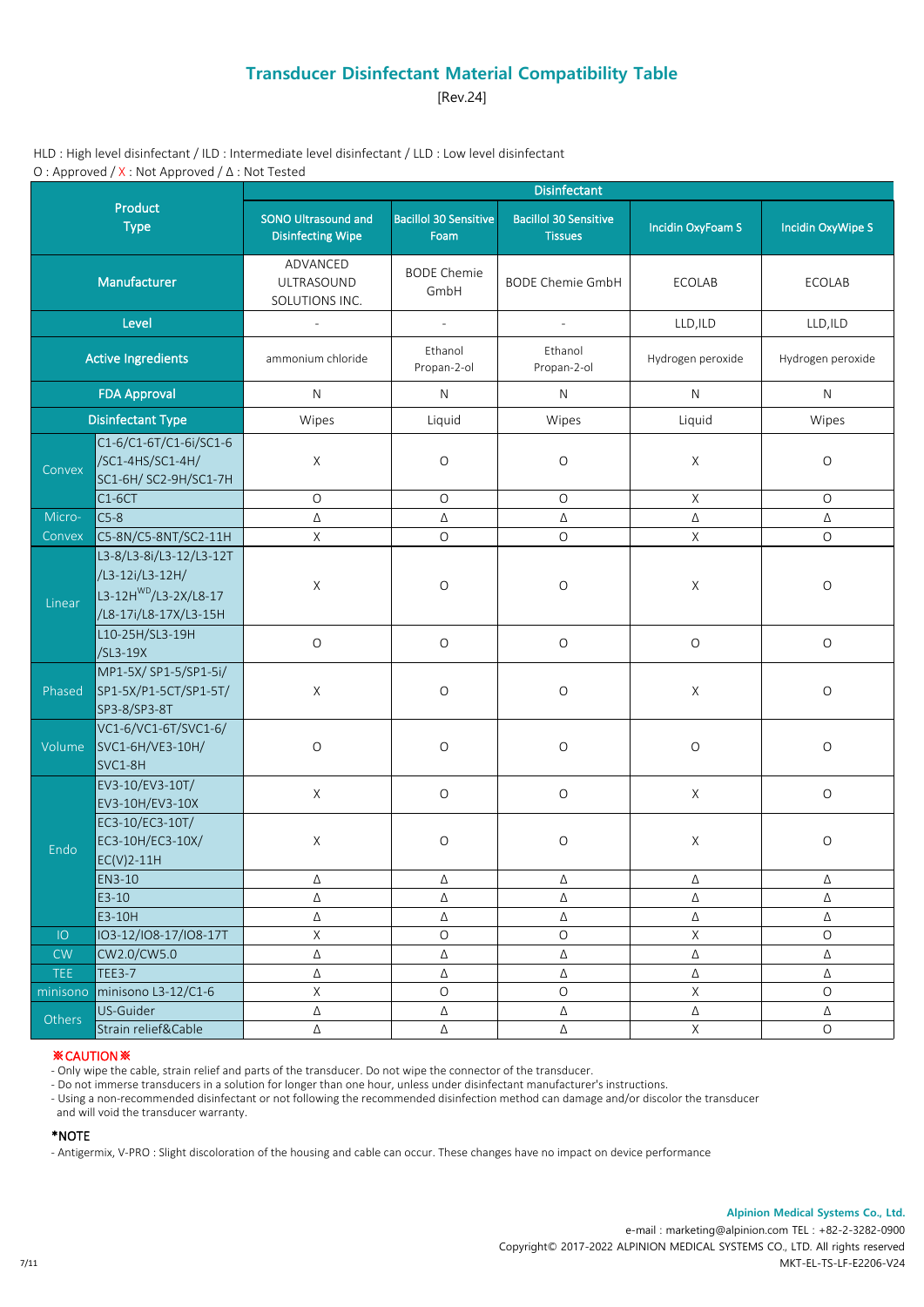[Rev.24]

HLD : High level disinfectant / ILD : Int HLD : High level disinfectant / ILD : Intermediate level disinfectant / LLD : Low level disinfectant O : Approved / X : Not Approved / Δ : Not Tested

|                           |                                                                                                          |                                            |                                            | <b>Pre-Cleaner</b>                  |                               |                   |                          |
|---------------------------|----------------------------------------------------------------------------------------------------------|--------------------------------------------|--------------------------------------------|-------------------------------------|-------------------------------|-------------------|--------------------------|
|                           | Product<br><b>Type</b>                                                                                   | T-spray                                    | T-spray II                                 | Enzol                               | <b>Theracide</b><br>Plus(S5N) | <b>Transeptic</b> | Metrizyme                |
|                           | Manufacturer                                                                                             | Pharmaceutical<br>Innovations, INC         | Pharmaceutical<br>Innovations, INC         | Johnson and Johnson                 | Burnishine<br>Products        | PARKER            | Metrex                   |
|                           | Level                                                                                                    | $\sim$                                     | $\mathcal{L}$                              | $\sim$                              | $\mathbb{Z}^2$                | $\sim$            | $\overline{\phantom{a}}$ |
| <b>Active Ingredients</b> |                                                                                                          | Alkyl dimethyl benzyl<br>ammonium chloride | Alkyl dimethyl benzyl<br>ammonium chloride | Subtilisins(proteolytic<br>enzymes) | Isopropyl alcohol             | Isopropyl alcohol | Propylene glycol         |
| <b>FDA Approval</b>       |                                                                                                          | Y<br>Y                                     |                                            | Y                                   | N                             | Y                 | Y                        |
| <b>Disinfectant Type</b>  |                                                                                                          | Spray                                      | Spray                                      | Liquid                              | Liquid                        | Liquid            | Liquid                   |
| Convex                    | C1-6/C1-6T/C1-6i/SC1-6<br>/SC1-4HS/SC1-4H/<br>SC1-6H/ SC2-9H/SC1-7H                                      | Δ                                          | Δ                                          | $\circ$                             | Δ                             | Δ                 | $\circ$                  |
|                           | $C1-6CT$                                                                                                 | Δ                                          | Δ                                          | Δ                                   | Δ                             | Δ                 | $\circ$                  |
| Micro-                    | $C5-8$                                                                                                   | $\circ$                                    | $\circ$                                    | Δ                                   | Δ                             | Δ                 | Δ                        |
| Convex                    | C5-8N/C5-8NT/SC2-11H                                                                                     | Δ                                          | Δ                                          | $\circ$                             | Δ                             | Δ                 | $\circ$                  |
| Linear                    | L3-8/L3-8i/L3-12/L3-12T<br>/L3-12i/L3-12H/<br>L3-12H <sup>WD</sup> /L3-2X/L8-17<br>/L8-17i/L8-17X/L3-15H | Δ                                          | Δ                                          | O                                   | Δ                             | Δ                 | $\circ$                  |
|                           | L10-25H/SL3-19H<br>/SL3-19X                                                                              | Δ                                          | $\bigcirc$                                 | $\mathsf O$                         | $\bigcirc$                    | $\circ$           | $\bigcirc$               |
| Phased                    | MP1-5X/ SP1-5/SP1-5i/<br>SP1-5X/P1-5CT/SP1-5T/<br>SP3-8/SP3-8T                                           | Δ                                          | Δ                                          | O                                   | Δ                             | Δ                 | $\circ$                  |
| Volume                    | VC1-6/VC1-6T/SVC1-6/<br>SVC1-6H/VE3-10H/<br>SVC1-8H                                                      | Δ                                          | $\mathsf O$                                | $\mathsf O$                         | $\bigcirc$                    | $\circ$           | $\circ$                  |
|                           | EV3-10/EV3-10T/<br>EV3-10H/EV3-10X                                                                       | Δ                                          | Δ                                          | $\mathsf O$                         | Δ                             | Δ                 | $\circ$                  |
| Endo                      | EC3-10/EC3-10T/<br>EC3-10H/EC3-10X/<br>$EC(V)2-11H$                                                      | Δ                                          | Δ                                          | $\bigcirc$                          | Δ                             | Δ                 | $\circ$                  |
|                           | EN3-10                                                                                                   | O                                          | Δ                                          | Δ                                   | Δ                             | Δ                 | O                        |
|                           | $E3-10$                                                                                                  | O                                          | Δ                                          | Δ                                   | Δ                             | Δ                 | Δ                        |
|                           | E3-10H                                                                                                   | $\circ$                                    | Δ                                          | Δ                                   | Δ                             | Δ                 | Δ                        |
| IO                        | IO3-12/IO8-17/IO8-17T                                                                                    | Δ                                          | Δ                                          | $\hbox{O}$                          | Δ                             | Δ                 | $\circ$                  |
| ${\sf CW}$                | CW2.0/CW5.0                                                                                              | $\Delta$                                   | Δ                                          | $\Delta$                            | Δ                             | $\Delta$          | $\Delta$                 |
| <b>TEE</b>                | <b>TEE3-7</b>                                                                                            | Δ                                          | Δ                                          | $\bigcirc$                          | Δ                             | $\Delta$          | Δ                        |
| minisono                  | minisono L3-12/C1-6                                                                                      | Δ                                          | Δ                                          | $\bigcirc$                          | Δ                             | Δ                 | $\circ$                  |
| Others                    | US-Guider                                                                                                | Δ                                          | $\Delta$                                   | $\bigcirc$                          | $\Delta$                      | $\mathsf O$       | $\mathsf X$              |
|                           | Strain relief&Cable                                                                                      | $\Delta$                                   | $\Delta$                                   | $\bigcirc$                          | $\Delta$                      | $\mathsf O$       | $\circ$                  |

### ※CAUTION※

- Only wipe the cable, strain relief and parts of the transducer. Do not wipe the connector of the transducer.

- Do not immerse transducers in a solution for longer than one hour, unless under disinfectant manufacturer's instructions.

- Using a non-recommended disinfectant or not following the recommended disinfection method can damage and/or discolor the transducer

and will void the transducer warranty.

### \*NOTE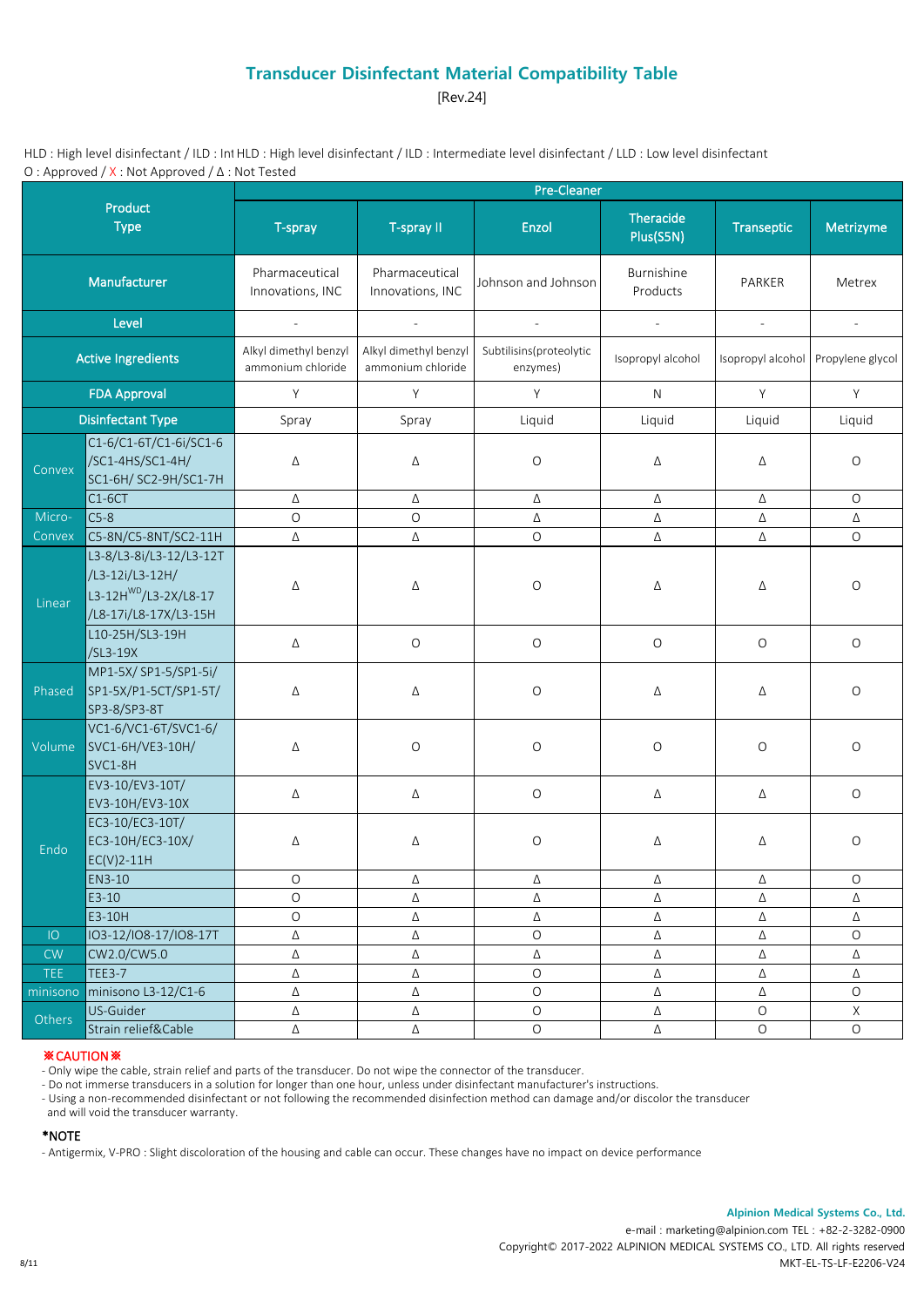[Rev.24]

HLD : High level disinfectant / ILD : Intermediate level disinfectant / LLD : Low level disinfectant O : Approved / X : Not Approved / Δ : Not Tested

|                          |                                                                                                          |                     |                                |                             | Pre-Cleaner                 |                  |                                           |
|--------------------------|----------------------------------------------------------------------------------------------------------|---------------------|--------------------------------|-----------------------------|-----------------------------|------------------|-------------------------------------------|
|                          | Product<br><b>Type</b>                                                                                   | Klenzyme            | <b>McKesson</b>                | Cidezyme                    | Endozyme                    | <b>EmPower</b>   | <b>Ultrasound probe</b><br>cleaning wipes |
|                          | Manufacturer                                                                                             | <b>STERIS</b>       | McKesson                       | Johnson and<br>Johnson      | <b>RUHOF</b><br>Corporation | Metrex           | Nanosonics                                |
|                          | Level                                                                                                    | $\mathcal{L}^{\pm}$ | $\mathcal{L}$                  | $\mathcal{L}^{\mathcal{A}}$ | $\mathbb{Z}^{\mathbb{Z}}$   | $\mathbb{L}$     | $\overline{\phantom{a}}$                  |
|                          | <b>Active Ingredients</b>                                                                                | Enzymes             | <b>PCMX</b><br>(Chloroxylenol) | Proteolytic<br>Enzymes      | Propanol                    | Propylene glycol | PHENOXYETHANOL                            |
|                          | <b>FDA Approval</b>                                                                                      | Y                   | Y                              | Y                           | Y                           | Y                | N                                         |
| <b>Disinfectant Type</b> |                                                                                                          | Liquid              | Liquid                         | Liquid                      | Liquid                      | Liquid           | Wipes                                     |
| Convex                   | C1-6/C1-6T/C1-6i/SC1-6<br>/SC1-4HS/SC1-4H/<br>SC1-6H/ SC2-9H/SC1-7H                                      | Δ                   | Δ                              | Δ                           | Δ                           | $\circ$          | $\circ$                                   |
|                          | $C1-6CT$                                                                                                 | Δ                   | Δ                              | Δ                           | Δ                           | $\mathsf O$      | Δ                                         |
| Micro-                   | $C5-8$                                                                                                   | Δ                   | $\Delta$                       | Δ                           | Δ                           | Δ                | Δ                                         |
| Convex                   | C5-8N/C5-8NT/SC2-11H                                                                                     | Δ                   | Δ                              | Δ                           | Δ                           | $\circ$          | $\circ$                                   |
| Linear                   | L3-8/L3-8i/L3-12/L3-12T<br>/L3-12i/L3-12H/<br>L3-12H <sup>WD</sup> /L3-2X/L8-17<br>/L8-17i/L8-17X/L3-15H | Δ                   | Δ                              | Δ                           | Δ                           | $\circ$          | $\bigcirc$                                |
|                          | L10-25H/SL3-19H<br>/SL3-19X                                                                              | Δ                   | Δ                              | Δ                           | $\circ$                     | $\mathsf O$      | $\bigcirc$                                |
| Phased                   | MP1-5X/ SP1-5/SP1-5i/<br>SP1-5X/P1-5CT/SP1-5T/<br>SP3-8/SP3-8T                                           | Δ                   | Δ                              | Δ                           | Δ                           | $\circ$          | $\circ$                                   |
| Volume                   | VC1-6/VC1-6T/SVC1-6/<br>SVC1-6H/VE3-10H/<br>SVC1-8H                                                      | Δ                   | Δ                              | Δ                           | $\bigcirc$                  | $\bigcirc$       | $\circ$                                   |
|                          | EV3-10/EV3-10T/<br>EV3-10H/EV3-10X                                                                       | Δ                   | Δ                              | Δ                           | Δ                           | $\mathcal O$     | $\hbox{O}$                                |
| Endo                     | EC3-10/EC3-10T/<br>EC3-10H/EC3-10X/<br>$EC(V)2-11H$                                                      | Δ                   | Δ                              | Δ                           | Δ                           | $\bigcirc$       | $\circ$                                   |
|                          | EN3-10                                                                                                   | Ő                   | Ő                              | $\circ$                     | Δ                           | Δ                | Δ                                         |
|                          | E3-10                                                                                                    | Δ                   | Δ                              | Δ                           | Δ                           | Δ                | Δ                                         |
|                          | E3-10H                                                                                                   | Δ                   | Δ                              | Δ                           | Δ                           | $\Delta$         | Δ                                         |
| IO                       | IO3-12/IO8-17/IO8-17T                                                                                    | Δ                   | Δ                              | Δ                           | Δ                           | $\bigcirc$       | $\circ$                                   |
| ${\sf CW}$               | CW2.0/CW5.0                                                                                              | Δ                   | Δ                              | Δ                           | Δ                           | Δ                | Δ                                         |
| <b>TEE</b>               | <b>TEE3-7</b>                                                                                            | Δ                   | Δ                              | $\circ$                     | Δ                           | Δ                | Δ                                         |
| minisono                 | minisono L3-12/C1-6                                                                                      | Δ                   | Δ                              | Δ                           | Δ                           | $\mathcal O$     | $\circ$                                   |
| Others                   | US-Guider                                                                                                | Δ                   | Δ                              | Δ                           | $\Delta$                    | $\bigcirc$       | Δ                                         |
|                          | Strain relief&Cable                                                                                      | $\Delta$            | $\Delta$                       | Δ                           | Δ                           | $\bigcirc$       | Δ                                         |

### ※CAUTION※

- Only wipe the cable, strain relief and parts of the transducer. Do not wipe the connector of the transducer.

- Do not immerse transducers in a solution for longer than one hour, unless under disinfectant manufacturer's instructions.

- Using a non-recommended disinfectant or not following the recommended disinfection method can damage and/or discolor the transducer

and will void the transducer warranty.

#### \*NOTE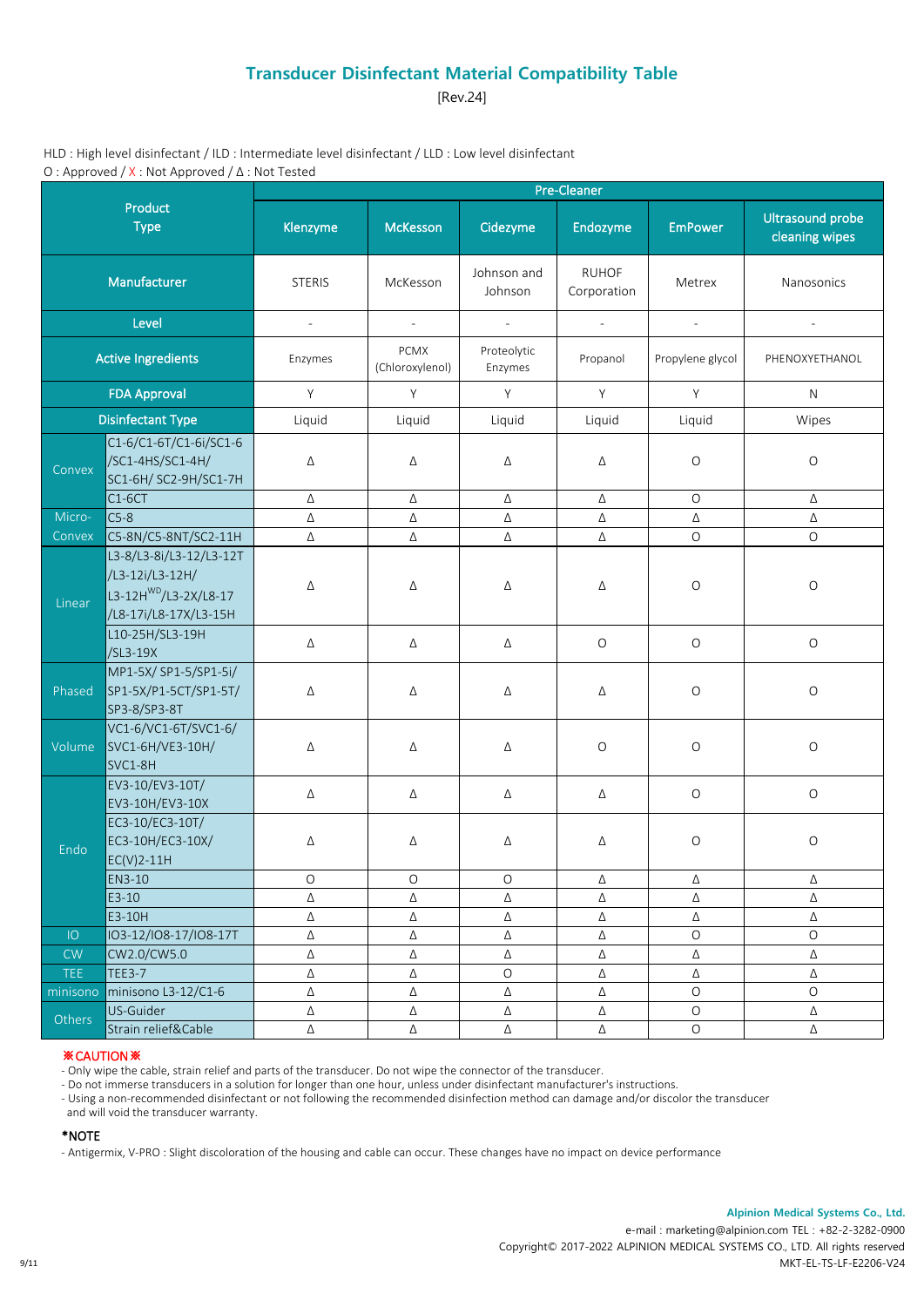[Rev.24]

HLD : High level disinfectant / ILD : Intermediate level disinfectant / LLD : Low level disinfectant O : Approved / X : Not Approved / Δ : Not Tested

|                           |                                                                                                          |                          |                                  | Gel                                   |                          |                              |                           |                                    |
|---------------------------|----------------------------------------------------------------------------------------------------------|--------------------------|----------------------------------|---------------------------------------|--------------------------|------------------------------|---------------------------|------------------------------------|
|                           | Product<br><b>Type</b>                                                                                   | Aquasonic100             | <b>ULTRASOUND</b><br><b>GEL</b>  | Ultrasound<br><b>Transmission gel</b> | Scan                     | Sonogel                      | <b>Super sonic</b>        |                                    |
|                           | Manufacturer                                                                                             | PARKER                   | Ultragel<br>Hungary 2000<br>Ltd. | Ecosonic                              | PARKER                   | SONOGEL<br>Vertriebs<br>GmbH | Sung Heung<br>Corporation | Trophon <sup>®</sup><br><b>EPR</b> |
|                           | Level                                                                                                    | $\overline{\phantom{a}}$ | $\overline{a}$                   | $\mathcal{L}$                         | $\overline{\phantom{a}}$ | $\mathcal{L}^{\mathcal{A}}$  | $\Box$                    |                                    |
| <b>Active Ingredients</b> |                                                                                                          | $\overline{\phantom{a}}$ | $\overline{\phantom{a}}$         | $\sim$                                | $\sim$                   | $\overline{\phantom{a}}$     | $\overline{\phantom{a}}$  |                                    |
| <b>FDA Approval</b>       |                                                                                                          | N                        | $\mathsf{N}$                     | N                                     | $\mathsf{N}$             | $\mathsf{N}$                 | ${\sf N}$                 |                                    |
|                           | <b>Disinfectant Type</b>                                                                                 | Gel                      | Gel                              | Gel                                   | Gel                      | Gel                          | Gel                       | Device                             |
| Convex                    | C1-6/C1-6T/C1-6i/SC1-6<br>/SC1-4HS/SC1-4H/<br>SC1-6H/ SC2-9H/SC1-7H                                      | $\circ$                  | $\circ$                          | $\mathsf O$                           | Δ                        | O                            | $\circ$                   | $\mathsf O$                        |
|                           | $C1-6CT$                                                                                                 | $\circ$                  | Δ                                | Δ                                     | Δ                        | Δ                            | Δ                         | Δ                                  |
| Micro-                    | $C5-8$                                                                                                   | $\circ$                  | $\circ$                          | Δ                                     | $\circ$                  | $\circ$                      | Δ                         | Δ                                  |
| Convex                    | C5-8N/C5-8NT/SC2-11H                                                                                     | $\circ$                  | $\mathsf O$                      | $\circ$                               | Δ                        | $\mathsf O$                  | $\circ$                   | $\circ$                            |
| Linear                    | L3-8/L3-8i/L3-12/L3-12T<br>/L3-12i/L3-12H/<br>L3-12H <sup>WD</sup> /L3-2X/L8-17<br>/L8-17i/L8-17X/L3-15H | $\circ$                  | $\circ$                          | $\mathsf O$                           | Δ                        | $\mathsf O$                  | $\circ$                   | $\circ$                            |
|                           | L10-25H/SL3-19H<br>$/SL3-19X$                                                                            | $\bigcirc$               | Δ                                | Δ                                     | Δ                        | $\mathsf O$                  | Δ                         | $\mathsf O$                        |
| Phased                    | MP1-5X/ SP1-5/SP1-5i/<br>SP1-5X/P1-5CT/SP1-5T/<br>SP3-8/SP3-8T                                           | $\circ$                  | $\mathsf O$                      | $\circ$                               | Δ                        | O                            | $\mathsf O$               | $\circ$                            |
| Volume                    | VC1-6/VC1-6T/SVC1-6/<br>SVC1-6H/VE3-10H/<br>SVC1-8H                                                      | $\bigcirc$               | Δ                                | Δ                                     | Δ                        | $\mathsf O$                  | Δ                         | $\circ$                            |
|                           | EV3-10/EV3-10T/<br>EV3-10H/EV3-10X                                                                       | $\bigcirc$               | $\mathsf O$                      | $\bigcirc$                            | Δ                        | $\mathsf O$                  | $\circ$                   | $\mathsf{X}$                       |
| Endo                      | EC3-10/EC3-10T/<br>EC3-10H/EC3-10X/<br>$EC(V)2-11H$                                                      | $\bigcirc$               | $\circ$                          | $\bigcirc$                            | Δ                        | $\circ$                      | $\circ$                   | $\mathsf O$                        |
|                           | EN3-10                                                                                                   | Δ                        | Δ                                | Δ                                     | Δ                        | Δ                            | Δ                         | Δ                                  |
|                           | E3-10                                                                                                    | $\bigcirc$               | $\mathsf O$                      | Δ                                     | Δ                        | Δ                            | Δ                         | Δ                                  |
|                           | E3-10H                                                                                                   | $\bigcirc$               | $\bigcirc$                       | Δ                                     | Δ                        | Δ                            | Δ                         | Δ                                  |
| IO                        | IO3-12/IO8-17/IO8-17T                                                                                    | $\bigcirc$               | $\mathsf O$                      | $\bigcirc$                            | Δ                        | $\mathsf O$                  | $\mathsf O$               | $\circ$                            |
| CW                        | CW2.0/CW5.0                                                                                              | Δ                        | Δ                                | Δ                                     | Δ                        | Δ                            | Δ                         | Δ                                  |
| <b>TEE</b>                | <b>TEE3-7</b>                                                                                            | $\bigcirc$               | Δ                                | Δ                                     | Δ                        | Δ                            | Δ                         | Δ                                  |
| minisono                  | minisono L3-12/C1-6                                                                                      | $\bigcirc$               | $\circ$                          | $\circ$                               | Δ                        | $\mathsf O$                  | $\mathsf O$               | $\mathsf{X}$                       |
| Others                    | US-Guider                                                                                                | $\bigcirc$               | Δ                                | Δ                                     | Δ                        | Δ                            | $\mathsf X$               | Δ                                  |
|                           | Strain relief&Cable                                                                                      | $\mathsf O$              | $\Delta$                         | Δ                                     | $\Delta$                 | $\mathsf O$                  | $\bigcirc$                | $\Delta$                           |

### ※CAUTION※

- Only wipe the cable, strain relief and parts of the transducer. Do not wipe the connector of the transducer.

- Do not immerse transducers in a solution for longer than one hour, unless under disinfectant manufacturer's instructions.

- Using a non-recommended disinfectant or not following the recommended disinfection method can damage and/or discolor the transducer

and will void the transducer warranty.

#### \*NOTE